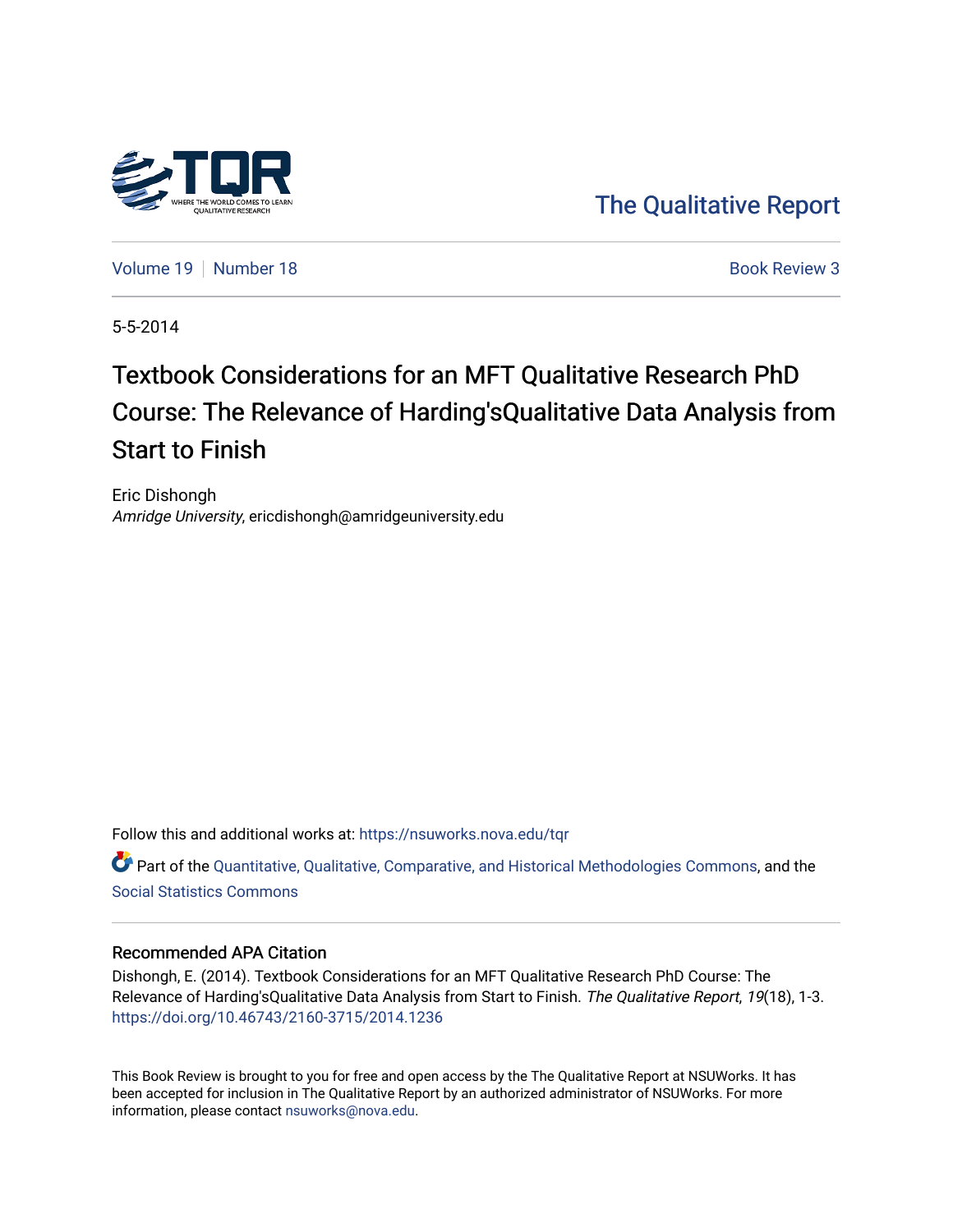

### Textbook Considerations for an MFT Qualitative Research PhD Course: The Relevance of Harding'sQualitative Data Analysis from Start to Finish

#### Abstract

Jamie Harding's (2013) Qualitative Data Analysis from Start to Finish is a new, user-friendly book for beginning qualitative research students. The thrust of the book deals with analyzing qualitative data from interviews and focus groups. This reviewer considers the relevance of Harding's book for a Qualitative Research course in an MFT doctoral program.

#### Keywords

Qualitative Data Analysis, Qualitative Research Course, Interviews, FocusGroups

#### Creative Commons License



This work is licensed under a [Creative Commons Attribution-Noncommercial-Share Alike 4.0 License](https://creativecommons.org/licenses/by-nc-sa/4.0/).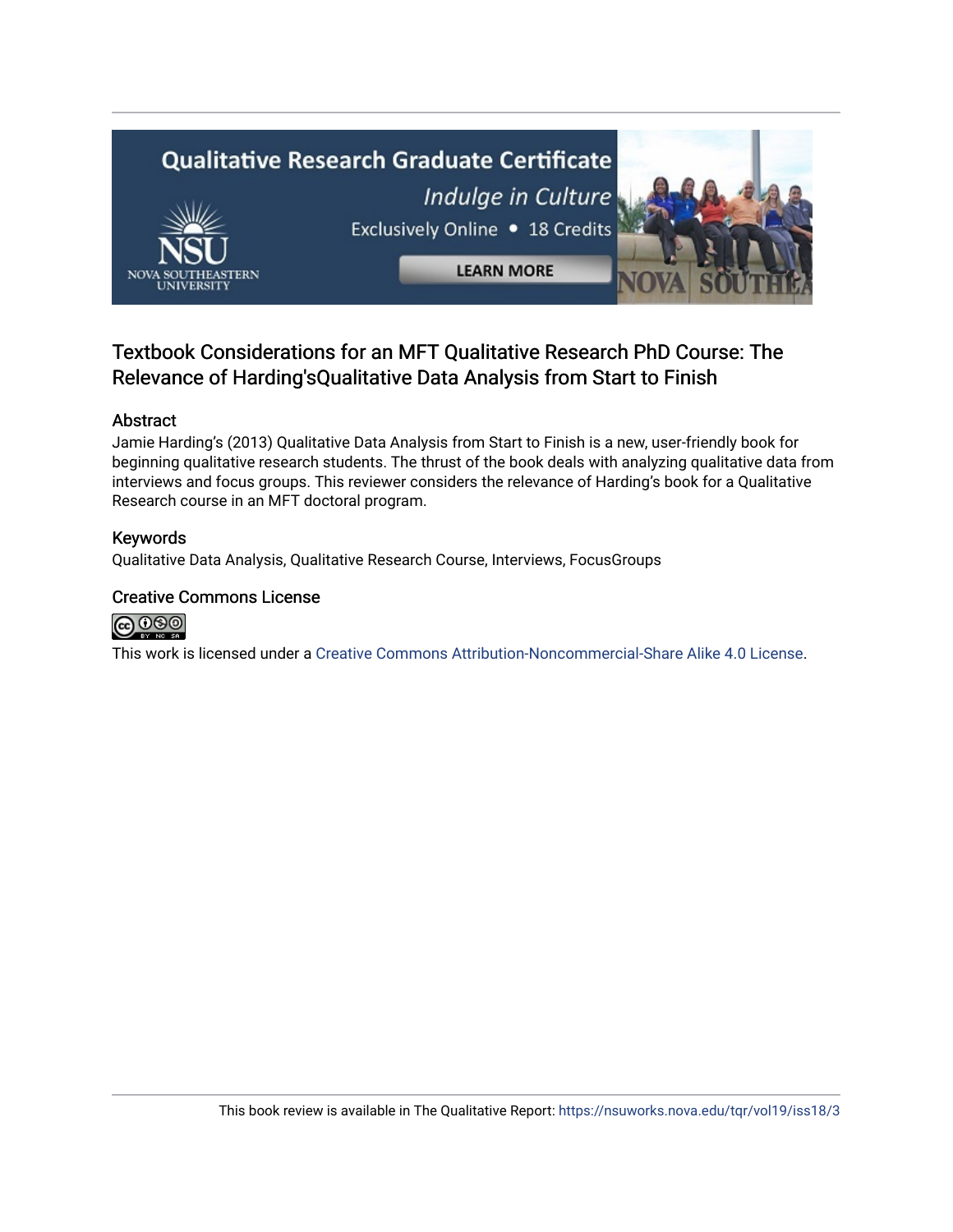

## **Textbook Considerations for an MFT Qualitative Research PhD Course: The Relevance of Harding's** *Qualitative Data Analysis from Start to Finish*

Eric Dishongh

Amridge University, Montgomery, Alabama, USA

*Jamie Harding's (2013) Qualitative Data Analysis from Start to Finish is a new, user-friendly book for beginning qualitative research students. The thrust of the book deals with analyzing qualitative data from interviews and focus groups. This reviewer considers the relevance of Harding's book for a Qualitative Research course in an MFT doctoral program. Keywords: Qualitative Data Analysis, Qualitative Research Course, Interviews, Focus Groups*

As an instructor in the Marriage and Family Therapy PhD program at Amridge University, I have the opportunity every spring semester to teach the course titled, "Theory and Methodology of Qualitative Research." As described in the University's Academic Catalog (2013):

This course provides an overview of the major modes of qualitative research. The underlying philosophical assumptions about knowledge associated with the various research modes will be investigated. The major strategies for collecting and analyzing relevant data will be studied.

Since this is the only qualitative research course in the program, my primary goals are to introduce students to the world of qualitative research and to facilitate their appreciation of the qualitative paradigm as a rigorous, worthwhile way to conduct scholarly research.

Currently, I utilize the following three textbooks: Robert K. Yin's (2011) *Qualitative Research from Start to Finish,* Doughlas H. Sprenkle and Fred P. Piercy's (2005) *Research Methods in Family Therapy*, and Patricia L. Munhall and Ronald J. Chenail's (2008) *Qualitative Research Proposals and Reports: A Guide*. I utilize the qualitative chapters from Sprenkle and Piercy's text as a base to provide an overview of the major modes of qualitative research. I utilize Yin's text for the underlying assumptions about knowledge in qualitative research. And, I utilize Munhall and Chenail's text as a handy reference, especially for the students who plan to conduct qualitative research beyond the introductory course.

With that said, I've been searching for an informative, user-friendly textbook that addresses major strategies for collecting and analyzing qualitative data that is not necessarily connected to a specific qualitative methodology. Jamie Harding's (2013) *Qualitative Data Analysis from Start to Finish* has piqued my interest in this regard. From the onset, Harding makes it clear that his emphasis is with analysis and presentation of qualitative data, as opposed to an extended description of qualitative methods such as grounded theory, phenomenology, action research, and ethnography. Howard writes:

This book was written largely because I have worked with many students, at both undergraduate and postgraduate level, who have wanted guidance as to how to analyse qualitative data. Being confronted with a set of transcripts from interviews, or the record of one or more focus groups, can create great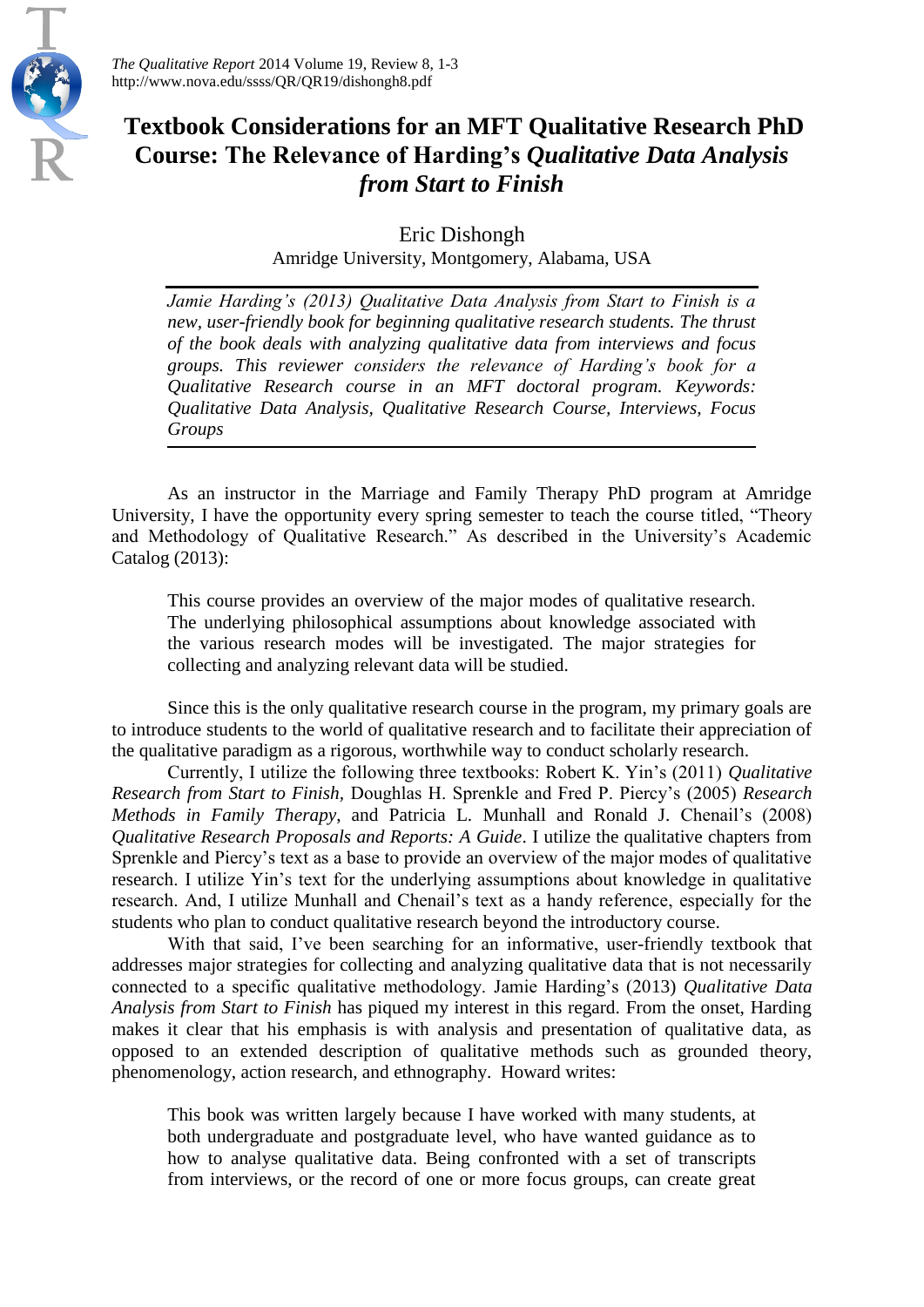uncertainty as to what to do next. While acknowledging that there are no "correct" answers, this book will make suggestions as to how the analysis can be undertaken, using real data to provide examples and exercises. (p. 2)

After the introductory chapter and a brief second chapter addressing an overview of the qualitative paradigm, including a juxtaposition of quantitative and qualitative methodologies, Harding's next six chapters provide an-depth framework to analyze qualitative data particularly with interviews and focus groups. The book concludes with two chapters dealing with writing about qualitative research, including methodology, findings, and links to the literature review.

Harding's in-depth discussion of analyzing data with interviews and focus groups is the underlying strength of the textbook. A novice qualitative student would not be intimidated with the contents of chapters three through eight because Harding has an easy to understand tone, along with a case study and a further reading section at the conclusion of each chapter. For instance, in chapter three, Harding discusses how to transcribe data from interviews and focus groups and whether to edit grammar or to include a full transcription. He provides examples for both ways (pp. 50-51).

Chapter five titled "Using Codes to Analyse an Illustrative Case" can be extremely helpful to beginning qualitative students learning how to conduct a thematic analysis. The four steps include identifying initial categories based upon the transcripts; writing codes in the margins; reviewing, revising, and deciding how to categorize the codes; and searching for themes and findings (pp. 83-104). Harding provides exercises for the reader to practice conducting each of the four steps.

Although, as a whole being impressed with the book, I was somewhat disappointed with chapter two titled "Beginning the Study." Granted, Harding's clearly intended focus of the book deals with analyzing qualitative data. And, the second chapter's goal is for the reader to "consider some of the reasons for choosing a qualitative approach rather than a quantitative one" (p. 8). However, after reading the second chapter, I was not "sold" on the ideology of qualitative research. I am not staunchly opposed to quantitative methodologies, and I appreciate the role mixed methods can have in marriage and family therapy research. However, I would have preferred a more purist stance on the value and advantages of qualitative research in contrast to quantitative research.

Finally, as I select required readings for a course, I also try to be sensitive to the cost. The Yin and Sprenkle and Piercy textbooks are available at no cost to the Amridge students via the University's comprehensive library services. The Munhall and Chenail textbook is approximately \$35, and the Harding textbook is approximately \$35. So, although there would be four required textbooks, the total cost is significantly under \$100.

Despite having approximately five more months to make an official decision, I am likely going to add Harding's *Qualitative Data Analysis from Start to Finish* as a required textbook for my Qualitative Research course at Amridge Univesity. Do you agree with that decision? Or, do you have any other suggestions? I welcome your feedback.

#### **References**

- Amridge University. (2013). *Academic catalog for the 2013-2014 academic year.* Retrieved from [http://www.amridgeuniversity.edu/au\\_academiccatalog.html](http://www.amridgeuniversity.edu/au_academiccatalog.html)
- Harding, J. (2013). *Qualitative data analysis from start to finish*. London, UK: Sage.
- Munhall, P., & Chenail, R. (2008). *Qualitative research proposals and reports: A guide*. Boston, MA: Jones & Bartlett.

Sprenkle, D., & Piercy F. (Eds). (2005). *Research methods in family therapy* (2<sup>nd</sup> ed.). New